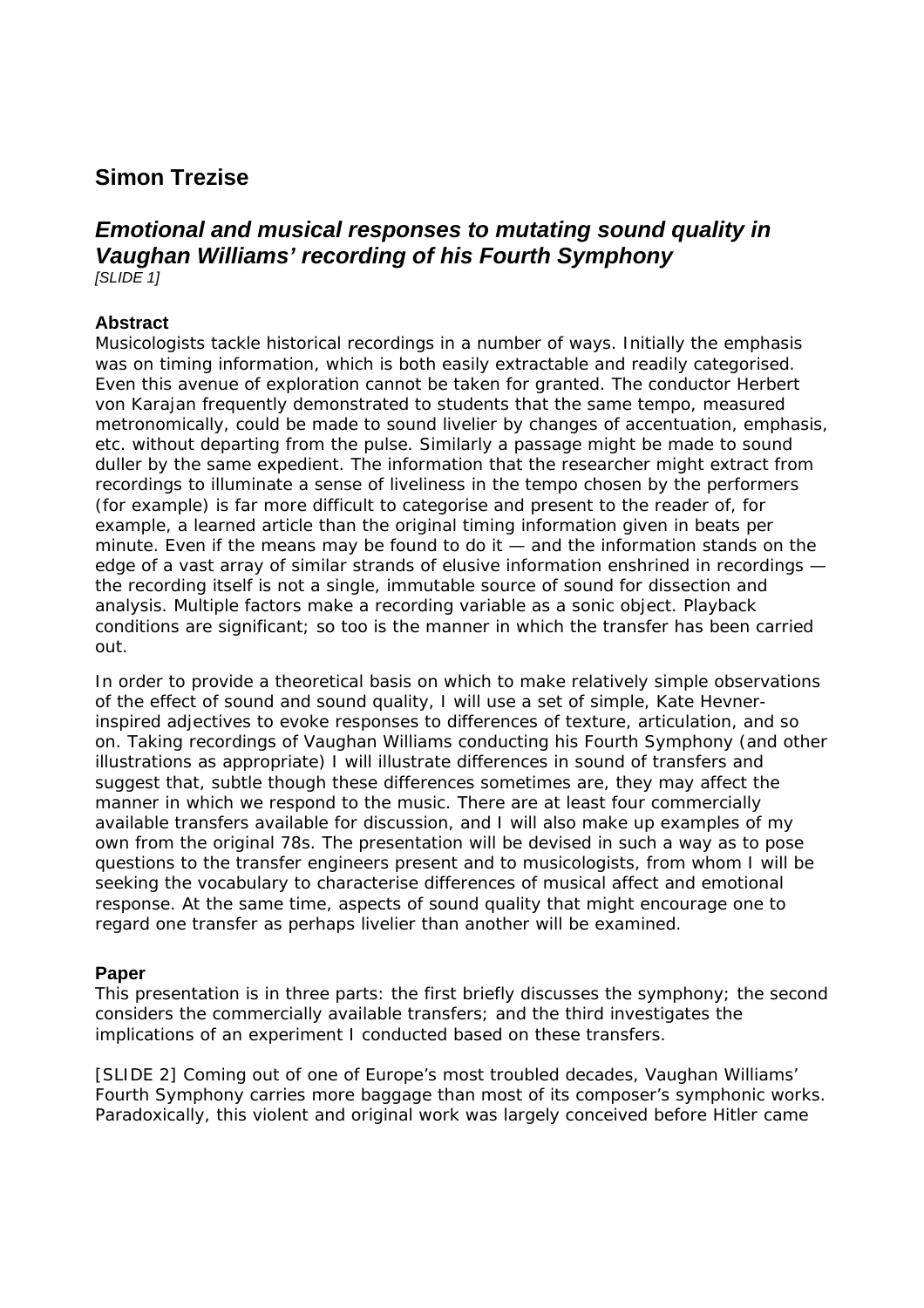2

to power and for the first time in Vaughan Williams' symphonic output bore the imprint of absolute music: it was just 'Symphony No. 4 in F minor', with no reference to the sea, London, or the pastoral landscapes of France. Audiences revelled in it from the start, in spite of its grating dissonances, and many critics praised the work. Some of these critics were keen to make up for Vaughan Williams' oversight in not providing a title by supplying one themselves, such as 'Fascist' and 'Romantic'. *[SLIDE 3]* The composer himself gave no encouragement to those who wished to associate it with the brutalism of the decade or some other extra-musical cause; in 1937, the year of the recording that is the subject of this presentation, he wrote in a letter to R.G. Longman: I wrote it not as a definite picture of anything external — e.g. the state of Europe but simply because it occurred to me like this — I can't explain why — I don't think that sitting down and thinking about great things ever produces a great work of  $art<sup>1</sup>$ Some of the earliest writers on the symphony tried to reinforce Vaughan Williams' detachment, including Frank Howes in 1954 who claimed that it had 'no programmatic basis' and that its 'subject is contained within it and is of a logical nature.<sup>'2</sup> In one way or another, Elliott Schwartz's view of 1964 that 'Emotionally, it conveys an impression of urgency, violence and great power, a power characteristic of the growing militancy and agonizing tension of the 1930's.<sup>3</sup> is closer to prevailing views of the work, which were first laid out in detail by Gerrard Long in 1947 in an illuminating article partly entitled 'A study in interpretation'. He writes of a 'story of inexorable brutality which the symphony tells.<sup>4</sup> and concludes that the 'work must be related to its period.  $\dots$ for its organization and orchestration combine efficiency and brutality to a frightening degree.' These approaches have been further explored by, among others, Michael Kennedy and Wilfrid Mellers, and it is Kennedy, perhaps agreeing with Simona Pakenham, who argues that it is not a tragic work and that it possesses humour in addition to its undeniable anger, violence, and dissonance.<sup>5</sup> Packenham recalled a performance by Boult with the composer in the audience; at the conclusion Boult's face was suffused with 'joy' and he exchanged a 'look of delight, complicity and, almost, schoolboy satisfaction' with the composer.<sup>6</sup>

Even with this other perspective, which perhaps counters the prevailing interpretation, there is broad agreement that the work is one of strong expression, even if it doesn't tell a story or have contemporary events explicitly in mind. In any case, to some extent reception history has overtaken the composer, for it is indeed hard to listen to this troubled music – or hard for me – without associations with storm troopers, burning synagogues, industrial unrest, and so on springing involuntarily to mind. Furthermore, just two years after the premiere conducted by Boult and the BBC Symphony Orchestra, the composer took the work to Abbey Road Studio No. 1 to make his only commercial recording of any of his symphonies. The result was a biting, incisive, disturbing recording that is generally faster than any since. It is hard not to hear in this set of 78s the influence of the dreadful spirit of the age. Taken together with the symphony's violence and restlessness, the sounds and gestures of this famous

 29. 3

° 265.<br><sup>6</sup> 103.

 $\frac{1}{1}$  Kennedy, 247.  $\overline{2}$ 

 <sup>74–5.</sup> 

<sup>&</sup>lt;sup>4</sup> The Monthly Musical Record (June 1947), 119.<br>5 265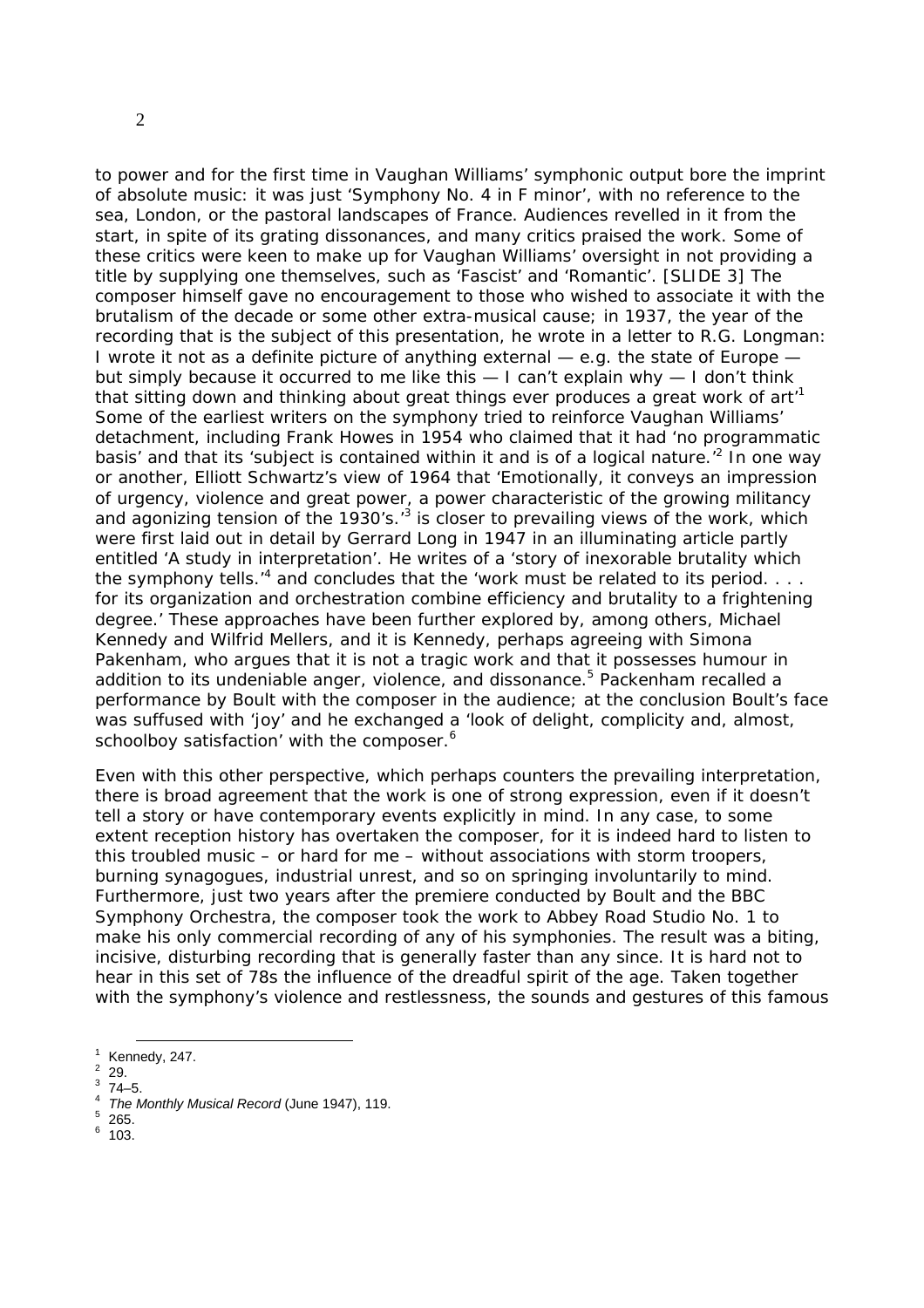recording add a second layer to its association with the period, further removing it from the composer's stated detachment.

Its powerful affective character and the existence of one of the true classics of the prewar HMV catalogue make the symphony ideal for this study. Let us therefore turn to the transfers that have so far been presented to the public.

In the LP period just one transfer was made, in around 1969–70. It appeared on World Record Club and much later on the EMI label, albeit altered in tonal character. In the CD era we have so far been granted at least four transfers, which have appeared on Koch (1990), Dutton (1995), Avid (1998), and Pearl (1999). *[SLIDE 4]* A fifth will appear on Naxos soon. The LP transfer, by Anthony Griffith, used a razor blade, an analogue equaliser, a reel-to-reel tape recorder, and I assume no form of analogue noise suppression other than some fairly steep filtering at the edge of the musical signal. The *Gramophone* reviewer of 1970 was impressed; he wrote, 'The recording sounds extraordinarily good. Some things may seem fiddled (e.g. very forward woodwind at times) but it is full and still has plenty of quality.' This quality is perhaps partly explained by the source, which may have been a set of vinyls taken from the metal masters, though these masters no longer exist at EMI and may have been lost before the LP was undertaken, so I can't be sure. The sonic evidence suggests very good source material. From knowledge of EMI's extraordinary archiving practice of the time it is possible that the masters were destroyed once the LP transfer had been effected. Unlike other LP transfers from this source, which were of high quality, this one suffers from what sounds like dynamic filtering, which results in greater broadband noise levels in louder passages than quiet ones: one can see this quite clearly in the spectral view of the wave form. *[SLIDE 5]*

In comparing the Koch CD transfer with the LP in the 1994 edition of the long-running *Penguin Guide to Compact Discs* the authors opined that the Koch 'transfer is less fullbodied than the LP version . . . (the upper strings are lacking in timbre)'. The *Gramophone* reviewer in April 1991 had been no happier:

In 1970 World Records issued an Anthony Griffith LP transfer of the Fourth Symphony (6/70—nla), which reproduced pretty well the blunt unvarnished but fullbodied sound of the original 78s. This transfer was used for a fairly recent LP reissue on EMI (2/88—nla), but there the sound was rather smoothed out, so that body and impact were reduced. The new Koch International transfer, alas, is no better. Both ends of the sound spectrum have been compressed, and the performance again loses some of its weight and strength.

Whether one agrees with their qualified enthusiasm for the Koch release or not, it cannot be denied that the LP has a full-bodied sound that makes a strong impact even when stood alongside the other CD releases we now have for comparison. First the LP and then Koch: *[SLIDE 6]* The Koch release was presumably almost as analogue in technique as the LP. Analogue tape and equalisation without CEDAR for declicking were, I presume, behind this release. Comparing it with Mark Obert-Thorn's latest transfer for Naxos, it is clear that heavier filtering was needed to dampen the shellac noise, and there is a roughness to the treble that one doesn't hear in the Naxos version. Nevertheless, the analogue chain in this transfer is significant and links it with the LP version, a point I shall return to later.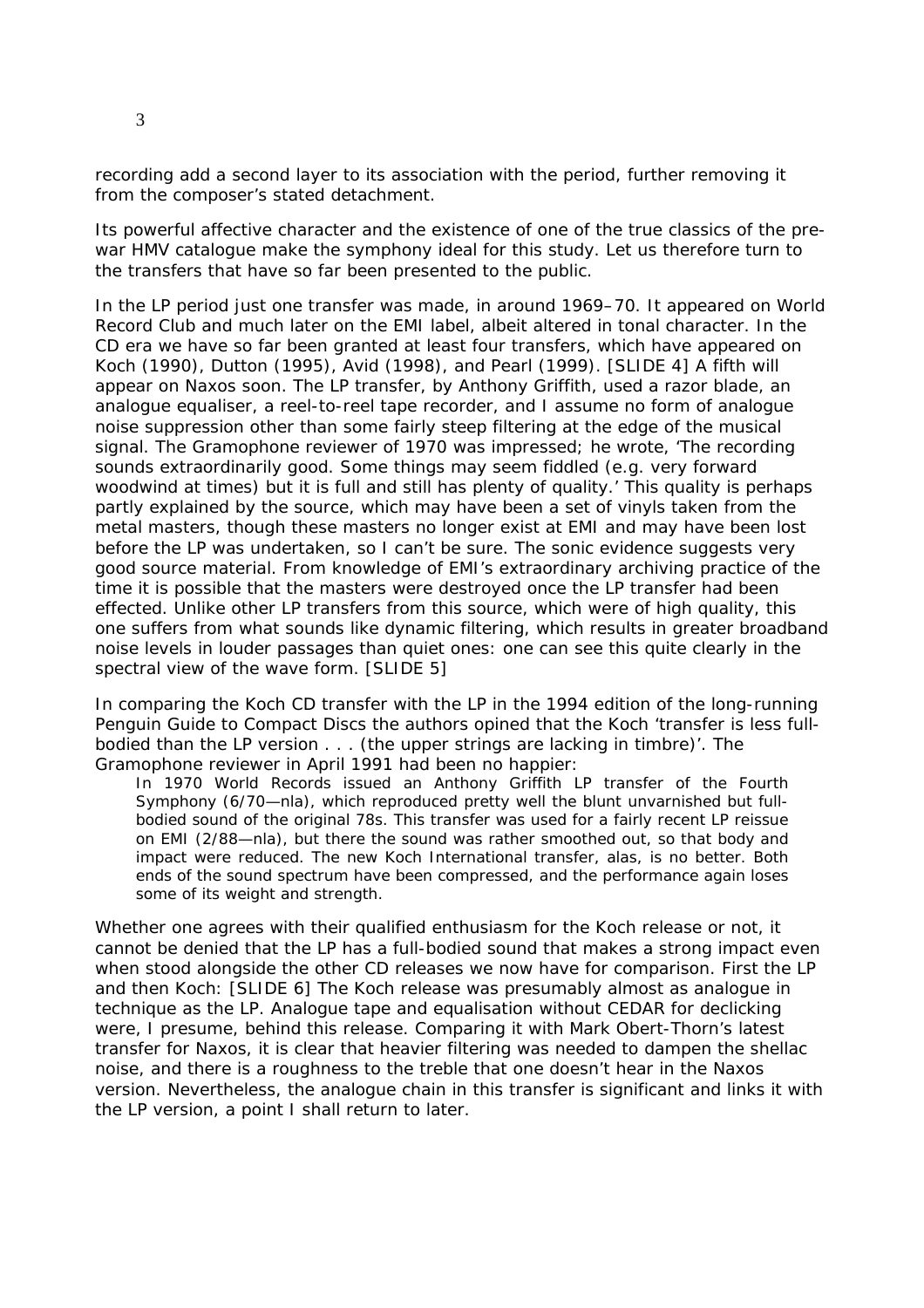Next comes Dutton's transfer (1995), which is markedly different. *[SLIDE 7]* Digital processing from CEDAR has been liberally applied, to the extent that the scratch and much of the broadband noise have been magically washed away. Some artificial reverberation has been provided, as one can hear if one puts a wholly unprocessed version beside his. (The first extract you hear is by me and went in a straight line from the record player to the computer without equalisation, CEDAR, and any other process other than conversion to digital form.) *[SLIDE 8]* Also notable in this transfer is a heavy reduction in the frequencies between around 3 and 4 kHz; I estimate that at least 12 dB has been trimmed from these frequencies. It has been suggested that this was due to a flaw in the playback system used. It might also have been due to a desire to ameliorate the old-sounding aspect of this recording and make it sound smoother, more modern in character. Here is Dutton as released followed by Dutton with some of this frequency cut reversed. *[SLIDE 9]* Finally, in this transfer left and right channels are slightly different, suggesting some form of spatial enhancement.

Like Dutton, Avid attempts to belie the age of the recording. The label makes no secret of its aspirations. *[SLIDE 10]* On the cover the stereo recreation and considerable intervention in the sound are trumpeted: 'Audiophile Quality Remastering' and 'In the Clarity of 3-Dimensional Sound'. *[SLIDE 11]* The authors in their notes acknowledge that processing is not to everybody's taste but do not disapprove of it themselves: their 'aim is to produce as natural and pure a sound character that lacks harshness and possesses a smooth response that falls gratefully on the ear, being comfortable and clear.' They also aim for spatial enhancement and absolute fidelity to instrumental timbres. No two recordings are treated in the same way. The transfer reflects these aspirations, but as with Dutton the remaining background noise varies in intensity and the quieter passages, where the noise reduction has had to cut most deeply, have a quality that I often characterise as 'underwater'; a recent correspondent with me used the words 'a distinct hint of ice-cream van tones' in discussing a release by the Halle label devoted to Harty's Bruch and Mendelssohn. Even with its processing the Avid transfer has a big, impressive tone at the start, but has less sureness of touch in later, quieter passages.

Next comes the Pearl issue, which reflects a less-interventionist philosophy than Dutton or Avid, but more than the Koch and forthcoming Naxos release. *[SLIDE 12]* It has the most generous bass of all the transfers, which suggests to me that the recommended setting for Blumlein recordings, which is notional anyway, was not followed. CEDAR or another process has removed the scratch almost completely, but as in the Naxos issue, no attempt is made to remove all the broadband noise; it is only attenuated by equalisation. It seems that some reverberation has been added to compensate for the rather lack-lustre acoustic of Abbey Road at this time. Here is a transfer with the recommended turnover curve. *[SLIDE 13]*

The Naxos transfer illustrates what I take to be a relatively purist approach to the process. I can detect no added reverberation; a fairly generous filter or equalisation has been applied to remove much of the broadband noise between around 8 and 10 kHz, but I can hear no evidence of digital hiss reduction. Compared with the Pearl transfer, sudden dynamic changes seem to have marginally less of a kick (I wonder if this is due to different amplification). *[SLIDE 14]*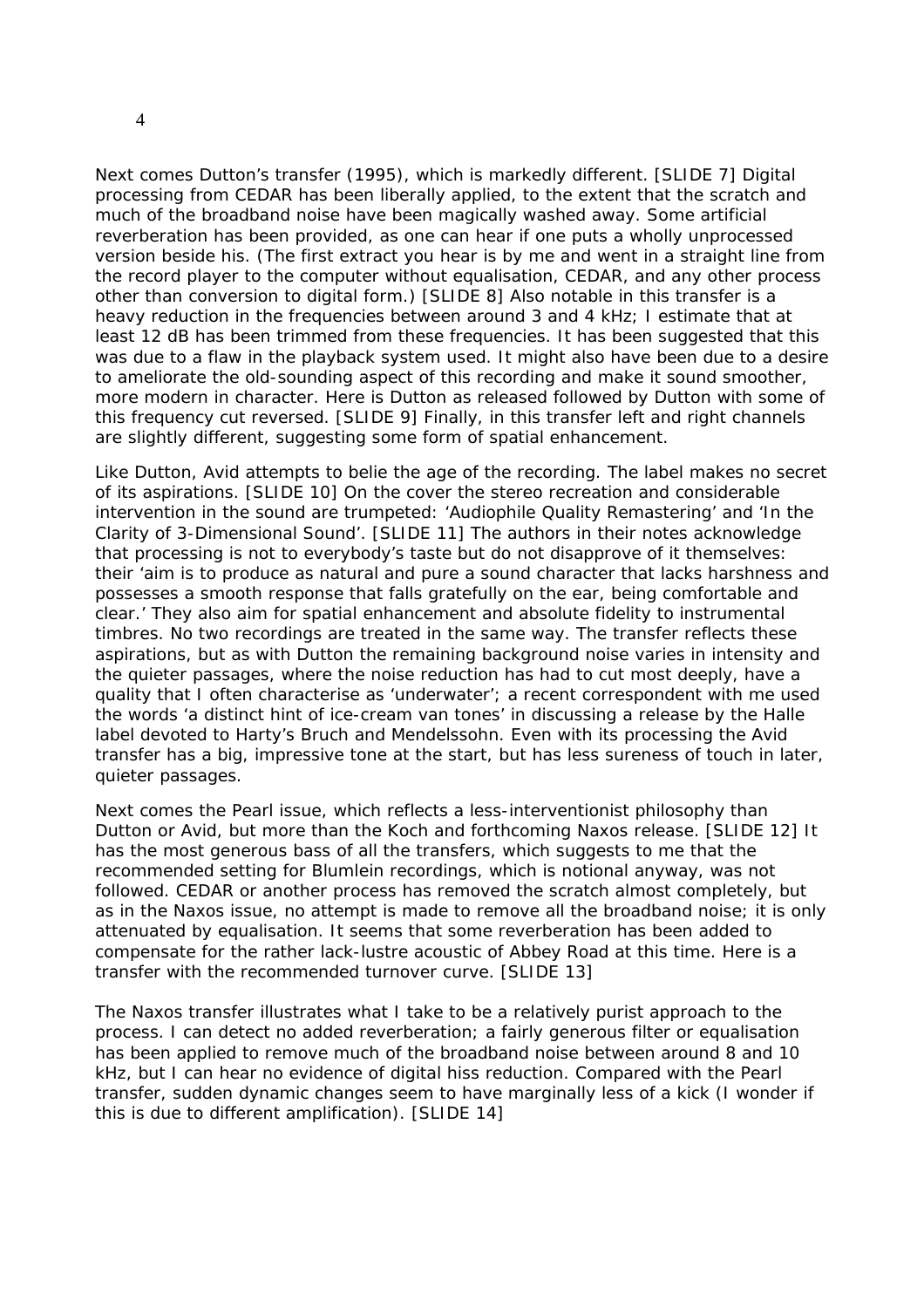For the experimental stage in this investigation I chose the published transfers and left Naxos to one side, because these five offer interesting contrasts of approach and sound. I now needed to ascertain how the listener might respond to the differences in the transfers. I might have been content with simply asserting my own responses, backed up to some extent by the reams of literature describing the 'prediction of musical affect using acoustic structural cues', to paraphrase an article title in the 2005 *Journal of New Music Research*. As a musicologist and analyst I have often felt dissatisfied with much of the published work from the scientific community, but rather than present you with assertions that you might instantly doubt or refute, I sought just such experimental evidence. While the angels may be seen fleeing in all directions, with elephantine tread I decided to use a first-year undergraduate group as my 'subjects' and, unhappy with the simply binary oppositions so often used in this type of research, I created a simple, and indeed rather arbitrary, circle of *affect-nouns*, rather than adjectives, which owes something to Kate Hevner and the plenitude of work done in this field since. *[SLIDE 15]* As you see, some of these words quantify Valence (joy), some quantify Activity (menace), others quantify Interest (nothing). With hindsight I can see many flaws in offering so many states, some of which may be too literary to get the relatively instinctual response sought, but there is a steep learning curve here and I'm not sure that I could have answered my questions at this stage in any other way.

The main question was: what do you feel or what do you think the music feels in these three extracts from six recordings? Students were asked to circle the most suitable word and assess the intensity of the experience on a scale of 1 to 5, with 5 the strongest. I told these possessors of very innocent ears nothing about the piece or about the nature of what they were hearing. *[SLIDE 16]* None of them knew the symphony and few, I suspect, had ever heard a historical recording before. In order the six recordings played were Avid, Dutton, Koch, the WRC LP, Mitropoulos, and Pearl. I put in the 1956 Mitropoulos mono recording as a sort of wild card, a test of how they were responding. *[SLIDE 17]* Before playing these extracts I summoned my postgraduates and explained the test in order to decide how best to play the material: should we play all versions of extract 1 followed by extract 2, and so on? In the end it was clear that by going through the extracts 1 to 3 from one performance before moving on to the next, the ear would have a chance to recover and be refreshed for the recurrence of each extract. This is how the first transfer, Avid, was presented to the two undergraduate groups. *[SLIDE 18]*

Following the test some of the students, who were asked for their feedback, said that they found it more difficult to respond as the test, which comprised ten minutes of music in total, progressed. By the time they came to the Pearl extracts, the last ones, they were most uncertain as to what to write. I wonder if in the future it would be worth flushing the ear by playing something completely different or giving them some other stimulus so that there is greater freshness when they hear the next recording. Whatever one does, there is bound to be a built-in problem with sequence, for one is certain, I think, to respond differently to transfer 2 in the light of transfer 1, and so on.

So to the results, which were interesting, if not revelatory. I had a plot that I hoped the students might confirm. I felt, for example, that the Pearl issue with its very strong bass and decisive dynamics might produce high-intensity scores and perhaps some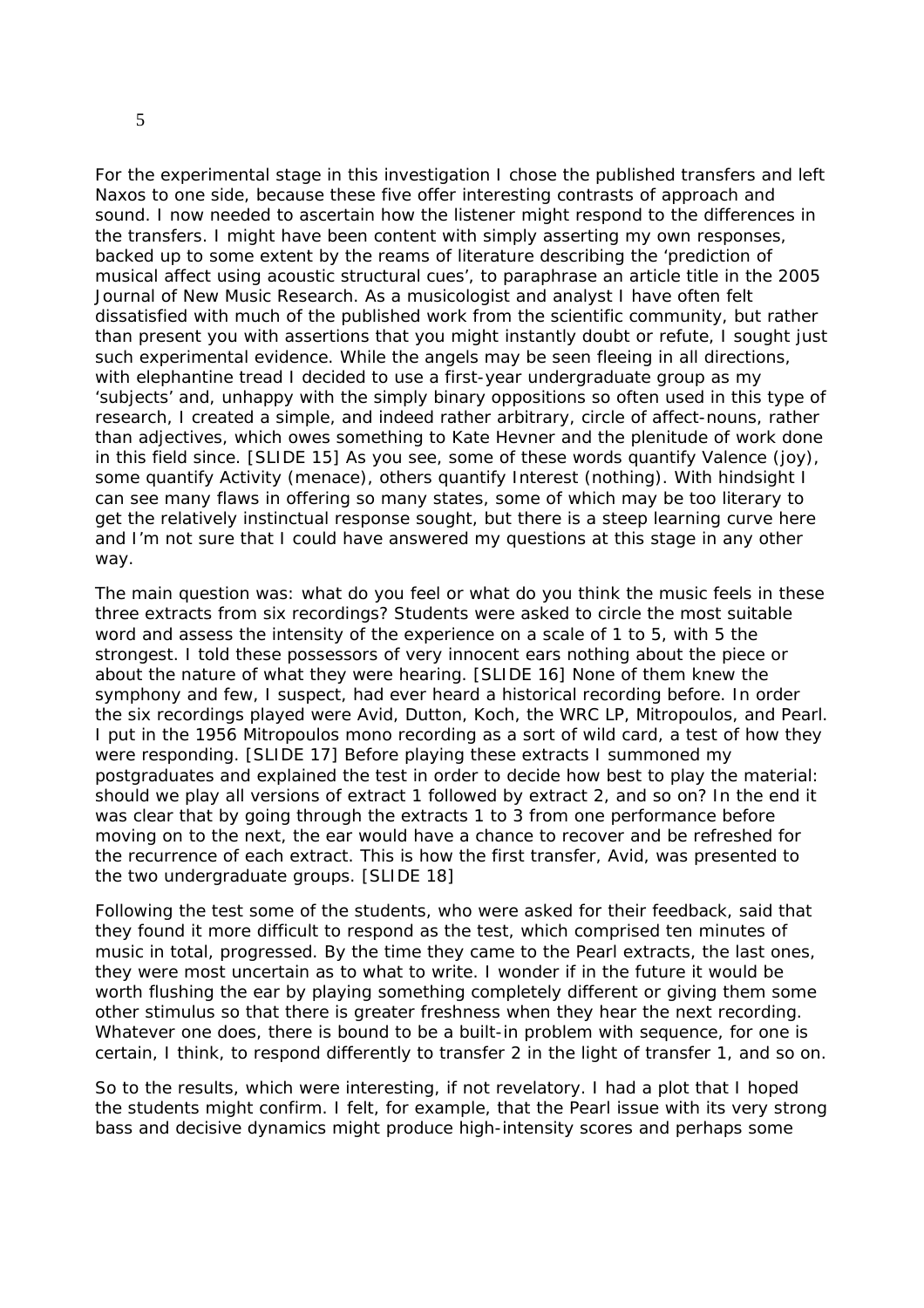unanimity in the choice of affect-noun; I thought the Dutton, with its elimination of some of the features that make the recording sound old and therefore part of a murky past, might have led them to more positive descriptions; I wondered if the Mitropoulos, which has less intensity in its presentation of the affective character of the work than Vaughan Williams, might have led to a broad scattering of affect-nouns and perhaps weaker affect intensities; I thought the Koch, with its rougher, less full-bodied sound might not produce a distinctive set of reactions. There was also the possibility that students might not make any allowance for sound quality and simply make an abstract decision on affect in each extract and stick to it through all six versions, albeit with intensity differences.

These, at least, were some of the thoughts accompanying my experiment. Given that I gave the students *carte blanche* to use the same or different words, I had left the outcome as open as I possibly could.

So far as the students' choice of affect-nouns goes, there was greater unanimity in their response to the opening of the first movement than to the two quiet extracts. They were clearly undecided as to what to make of the other two extracts, so for the second movement we get responses as diverse as 'devastation', 'confusion', 'loss', 'intimacy', 'hope', and many more. Rereading the literature on the symphony I am less surprised by this now: once again Long is eloquent when he writes that 'in the *andante* the first theme suggests calm, and it is the clashing tonality of the single line of accompaniment, which gives it its restlessness', so he confirms an ambivalence of affect.<sup>7</sup> In contrast the opening of the first movement produces a large number who heard 'menace', 'panic', and similar states.

There is without doubt a certain randomness in these results, but I also believe there is enough here to suggest a line of research into transfer techniques and the way they affect our perception of performances. In one clear aspect of the results, they demonstrate that a group of disinterested students tended to hear the same performance in different transfers differently: they freely and frequently placed different affect-nouns against their experience of the identical passage. My three tables show this: in the right column I show how many affects each subject heard in the same passage (these range from 2 to 5 in extract 1, and 2 to 6 in extracts 2 and 3). This is strong evidence for the view that different transfers present the same performance in quite a different light. *[SLIDES 19-21]*

Finding a pattern through the data in the hope that certain aspects of a transfer may yield some degree of predictability in the affective response is problematic. If, very crudely, we measure response strength by taking the two top-scoring affect-nouns in each extract (not intensity at this point, just choice of word) then the highest score is Avid with 10, followed by the LP with 9, and joint third are Pearl and Dutton with 8. Significantly, Mitropoulos is bottom with only 5, which confirms my view that the performance has a more abstract character than the composer's. As I suggested in my review of the transfers, the Avid has an impressively bright sound at the opening, so perhaps we may make a correlation between sound quality and student response here.

<sup>-&</sup>lt;br><sup>7</sup> 121.